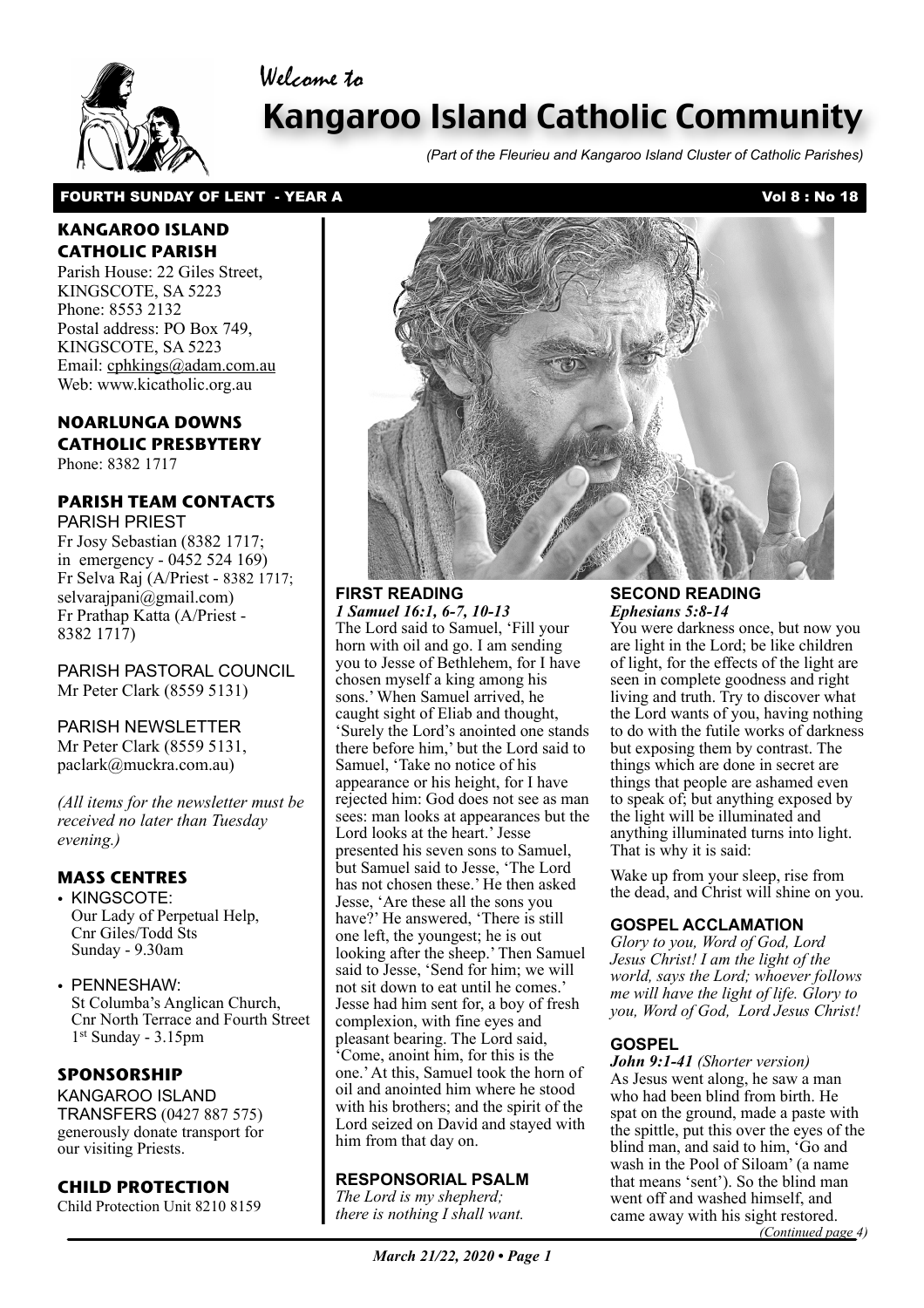

**Ron Rolheiser column**

*Ronald Rolheiser, a Roman Catholic priest and member of the Missionary Oblates of Mary Immaculate, is president of the Oblate School of Theology in San Antonio, Texas. He is a community-builder, lecturer and writer. His books are popular throughout the Englishspeaking world and his weekly column is carried by more than sixty newspapers worldwide.*

▅<del>⋭</del>⋇⊹⋇⋬═⋗

## **AN ALTERNATE EXPRESSION OF LOVE AND TRUST**

More tortuous than all else is the human heart, beyond remedy; who can understand it. The Prophet, Jeremiah wrote those words more than 25 hundred years ago and anyone who struggles with the complexities of love and human relationships will soon enough know of what he speaks.

Who indeed can understand the human heart, given some of the curious and cruel ways we sometimes have of expressing love. For instance, Nadia Bolz-Weber shares something we all have a propensity for: "Inevitably, when I can't harm the people who harmed me, I just end up harming the people who love me." How true. When we've been hurt most every instinct in us screams for retaliation; but, most times, it's not possible, nor safe, to retaliate against the persons who hurt us. Or, perhaps we aren't even clear as to who hurt us. So, needing to lash out at someone, we lash out where it's safe to do so, namely, at those whom we trust will absorb it, at those with whom we feel secure enough to do this. We lash out at them because we know they won't retaliate. Simply put, sometimes we need to be really angry at someone and since we are unable to vent that anger on the person or persons responsible for it we vent on someone whom we unconsciously trust will safely accept it.

If you're a loving parent, a faithful spouse, a trusted friend, a true counsellor, a good minister, or even just someone who with integrity officially represents a moral agency or a church it can be good to know this. Otherwise it's too easy to misread some of the anger and recrimination that will come your way and take it too-personally and not for what it really is. When

someone whom you've loved is angry at you it's hard to recognize and accept that you're probably the object of that anger even though you aren't the cause of it, but rather are the one safe place where this person can lash out without fear of retaliation and have his or her bitterness absorbed. If you don't grasp the peculiar dynamics of love that are at play here you will inevitably take this too-personally, be torn up inside, lament its injustice, and struggle to carry it with the love that's unconsciously being asked for.

But this can be very hard to accept, even when we understand why it's happening. This kind of love demands an almost inhuman strength. For example, as Christians we have a special admiration for Jesus' mother as we imagine what she must have felt as she stood beneath the cross, watching her son, goodness and innocence itself, suffer a brute, violent injustice. Not to lessen in any way the pain that she would have been feeling then, standing helplessly as she did in that awful injustice, she did have the consolation of knowing that her son loved her deeply. Her pain would have been excruciating, as would be the pain of any mother in that situation, but her pain had a certain (dare I use the phrase) "cleanliness" about it. She was free to fully and openly empathize with her son, knowing that his love was giving her permission to feel what she felt.

But many is the loving mother, loving father, a faithful spouse, or trusted friend whose heart is breaking at the anger and accusation being directed at them by someone they've loved and to whom they've been faithful. How can they not feel accused, guilty, and responsible for the bitter crucifixion they're experiencing? Their pain will not feel "clean". In effect, what they're

feeling is more what Jesus felt as he was being crucified rather than what his mother felt as she witnessed it. They're experiencing what St. Paul refers to in his Second Letter to the Corinthians when he writes that, though innocent himself, Jesus became sin. That single expression, unless properly read, can be one of the most horrifying lines in scripture. Yet, understood within the dynamics of love, it powerfully highlights what love really means beyond fairytales. Real love is the capacity to absorb injustice with understanding, empathy, and with only the other's good in mind.

Of course, sometimes the anger directed at us from persons we love is justified and speaks of our betrayal, our sin, and our breaking of trust. Sometimes the angry accusations directed at us validly accuse us of our own sin. In that case, what we're asked to absorb has a very different meaning. As well, we need to recognize that we also do this to others. When we're hurt and unable to direct our anger and accusations against those who hurt us, then, as Nadia Bolz-Weber so honestly shares, we often end up harming the people who love us most.

Love has many modalities, some warm, kind, and affectionate, some accusatory, bitter, and angry. Yes, sometimes we have strange, anomalous ways of expressing our love and trust. Who can understand our tortuous hearts!

*You can read, or download, Ron Rolheiser's weekly columns from his website at: www.ronrolheiser.com*